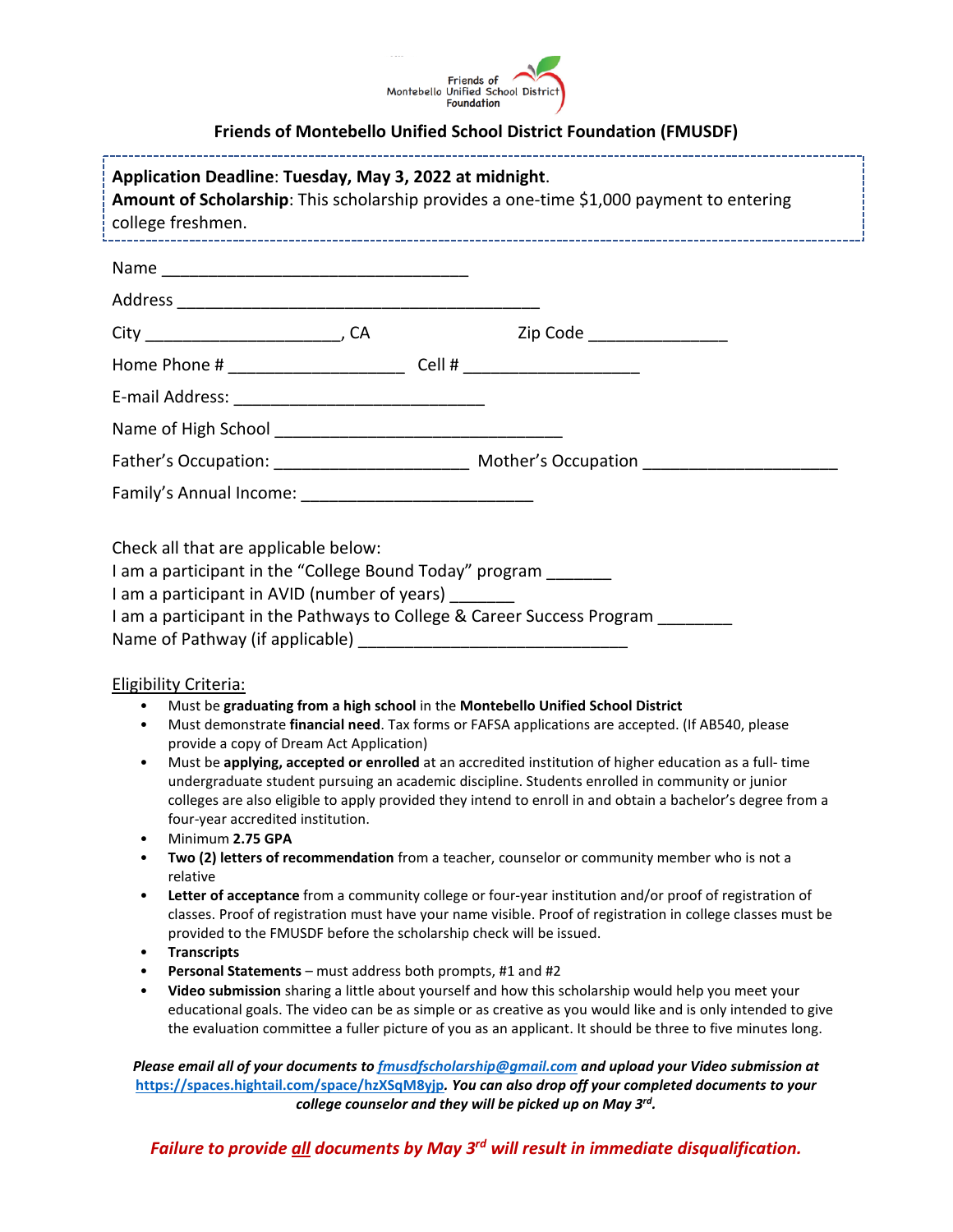

#### **Personal Statement Prompts**

1. Write a Personal Statement about your world, including your background, community and/or family. Provide the reader insight into how your world has shaped your future goals.

2. Write a Personal Statement about a current or past experience in which you contributed to your community and what you would do to help improve the conditions in your community upon graduation and beyond.

Your essays should be one page in length, typed, double spaced, and in 12-point font.

### **Video submission Instructions**

Please submit a video between three and five minutes in length, introducing yourself and how this scholarship would help you further your educational goals. The video can be as simple (for example, shot with a cellphone phone just speaking into the camera) or as creative as you would like. It is only intended to give the evaluation committee a fuller picture of you as an applicant.

You can scan and submit all documents using the Dropbox link here: <https://spaces.hightail.com/space/hzXSqM8yjp>

*\*\*Please include your name as part of the file name so we can include with your application.\*\**